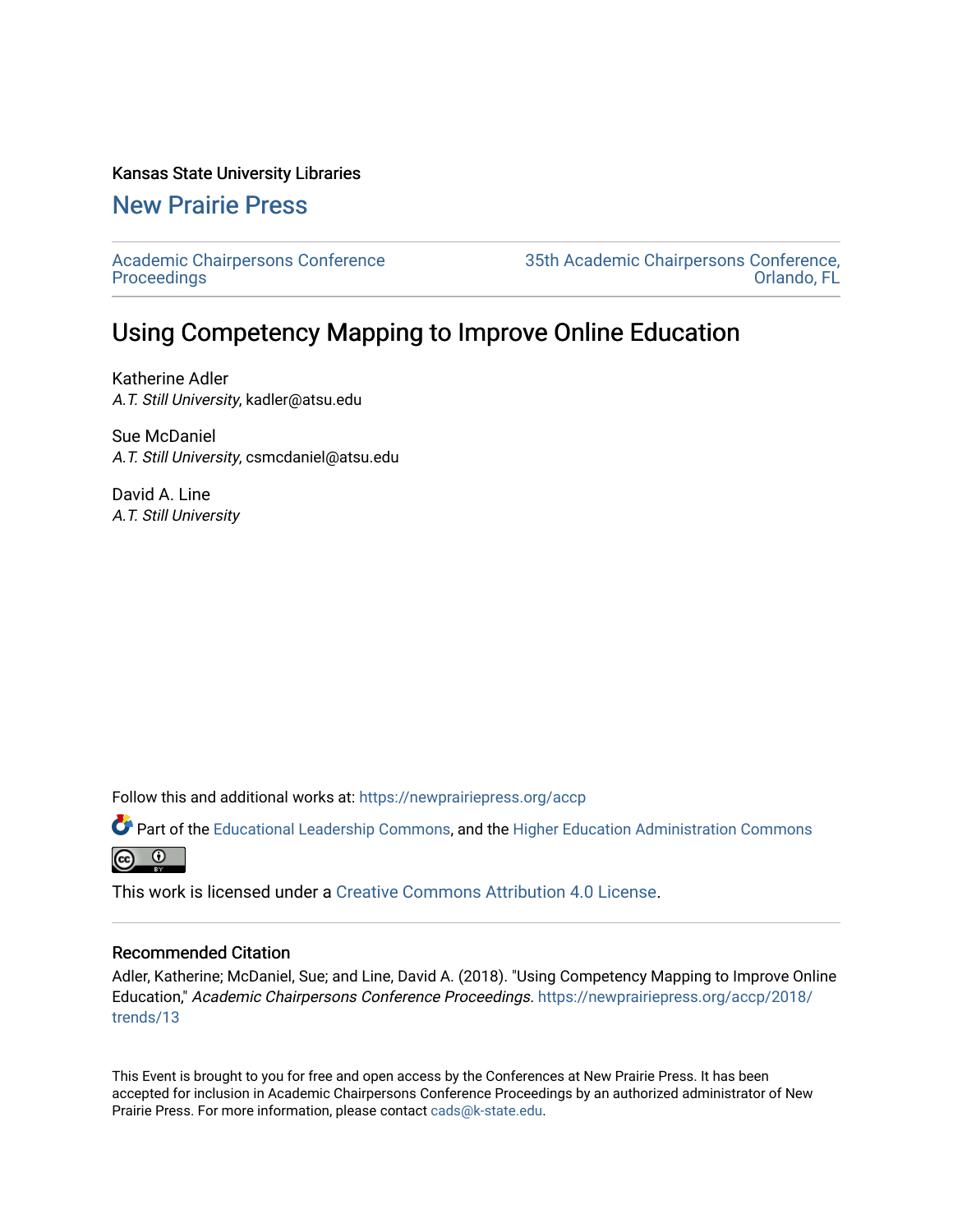## **Using Competency Mapping to Improve Online Education**

**Presenters: Kathy Adler, Associate Dean - College of Graduate Health Studies, A.T. Still University Mary-Katherine Smith, Department Chair - Masters of Public Health, A.T. Still University Sue McDaniel, Instructional Designer-College of Graduate Health Studies, A.T. Still University David Line, Associate Professor-College of Graduate Health Studies, A.T. Still University**

Kathy Adler, Associate Dean for Academics and Assessment at the College of Graduate Health Studies, A.T. Still University, [kadler@atsu.edu](mailto:kadler@atsu.edu) Dr. Adler has been teaching and evaluating courses at A.T. Still University since 2006. She brings her 25 years of assessment experience in healthcare administration to streamline the data collection and assessment processes to online education, providing essential information to key accrediting bodies.

Mary-Katherine Smith, Associate Professor & Chair, Public Health, A.T. Still University, [mksmith@atsu.edu](mailto:mksmith@atsu.edu) Dr. Smith has been teaching and designing online courses since 2007 and completed the CEPH professional accreditation process at A.T. Still University. She is involved with online faculty evaluation, program and competency mapping and assessment and regularly presents on the topic.

Carolyn "Sue" McDaniel, Instructional Designer, A.T. Still University, [csmcdaniel@atsu.edu](mailto:csmcdaniel@atsu.edu) Sue has been involved with instructional design as ATSU for many years. In addition to brining specialties in adult education, she is also involved with competency mapping, and the Iowa Distance Education Association. She presents regularly on distance education, distance learning, and techniques for adult learners in the online courseroom.

David Line, Associate Professor, Public Health, A.T. Still University, *davidline@atsu.edu Dr.* Line has been teaching and designing courses at A.T. Still University and the University of New England since 2009. He is on the A.T. Still University College of Graduate Health Studies Curriculum Committee and Faculty Council. He has written on the topic of online course evaluation, faculty evaluation, online faculty promotion, and program mapping.

### **Type of presentation:** Best Practice

### **Abstract:**

The growth of online education has coincided with the resurgence in Competency Based Education (CBE). This trend has introduced new opportunities to assess student progress and program outcomes. This interactive session explores ways of getting the most out of CBE in the online world. Mapping, improving students